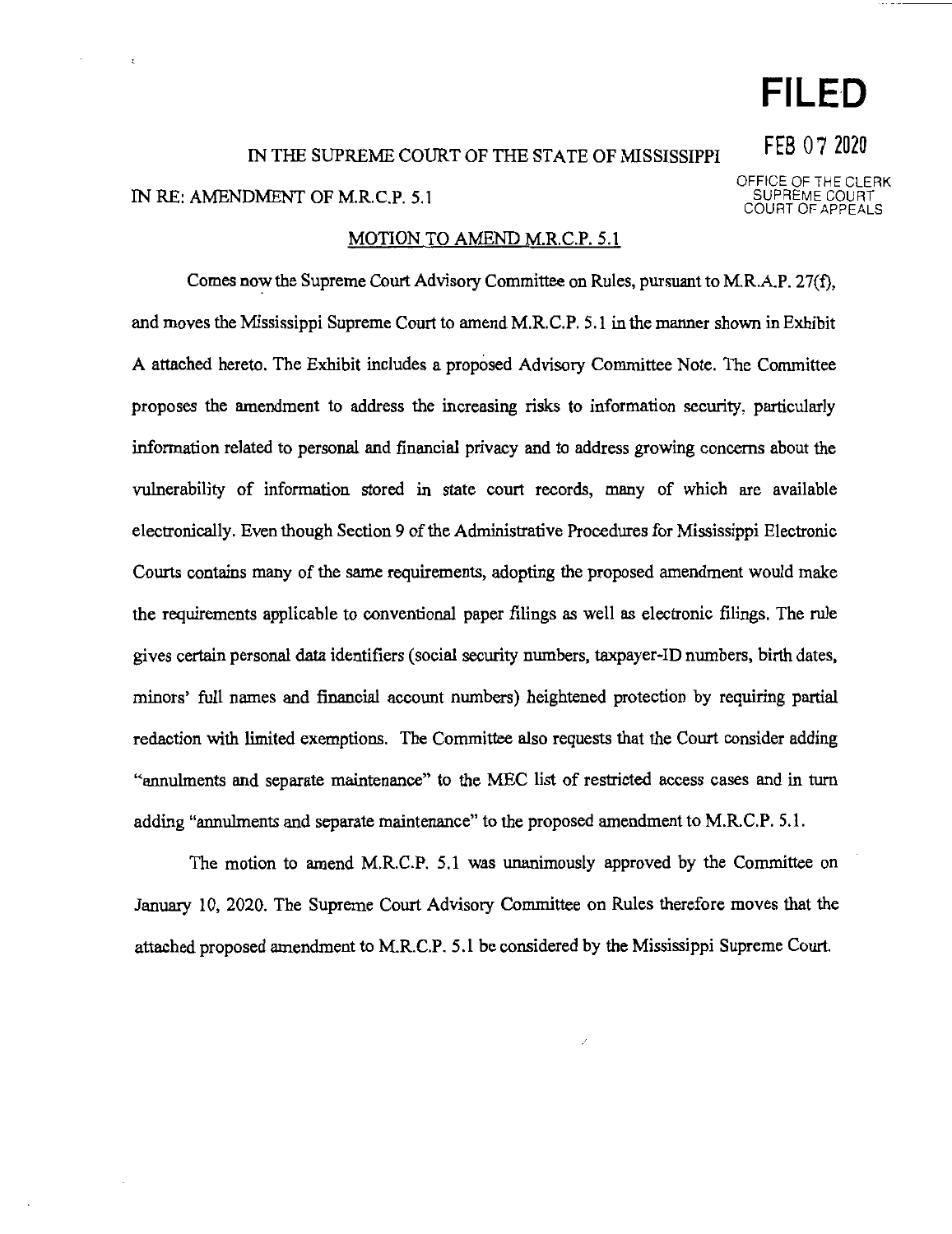SO MOVED, this the 7 dayfolk  $-2020.$ 

SUPREMÉ COURT ADVISORY COMMITTEE ON RULES

 $\overline{a}$ 

**JUDGE ASHLEY HINES, CHAIR** P.O. Box 1315 Greenville, MS 38702-1315 Phone: 662-334-2652 Fax: 662-335-2381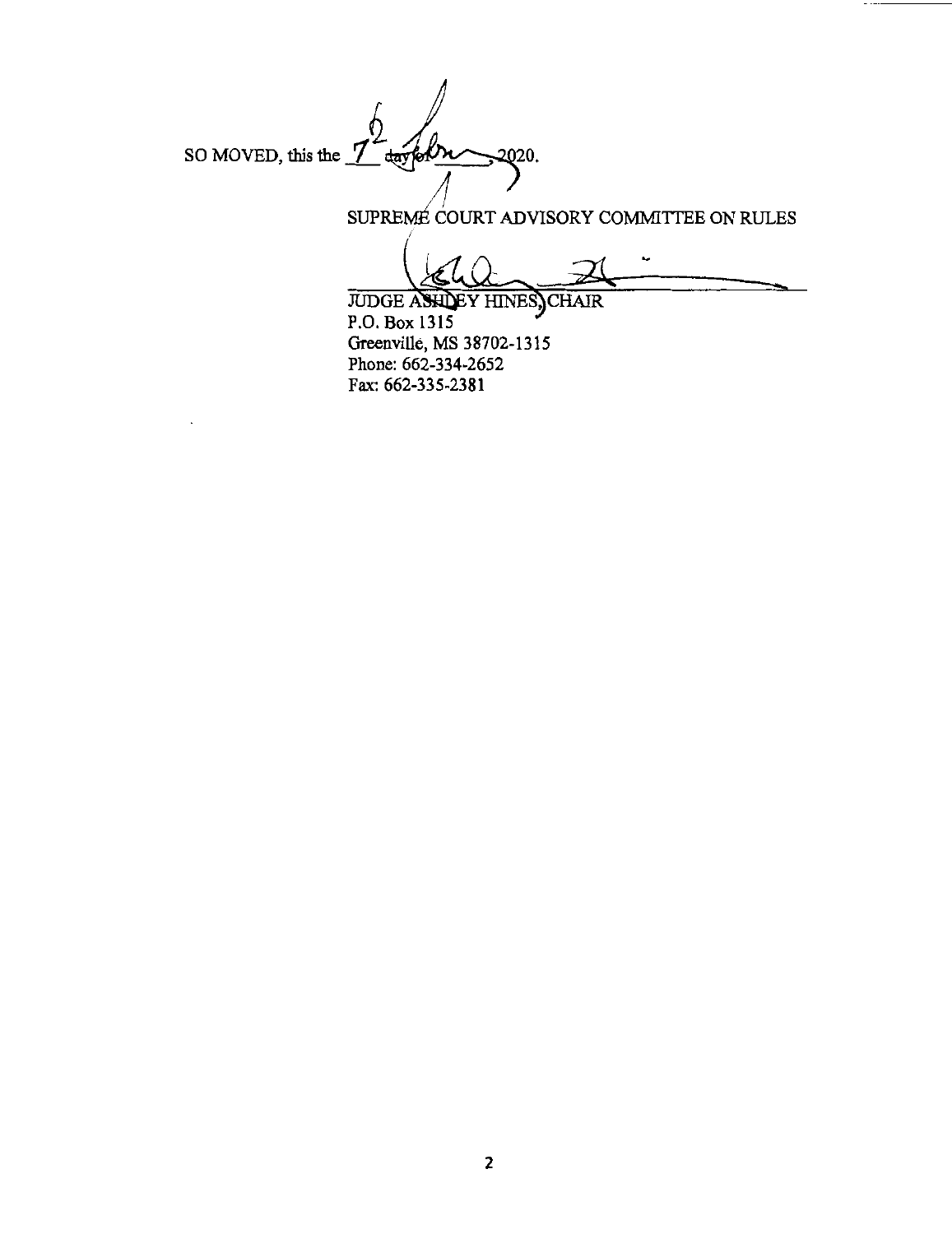### Exhibit A

Proposed MRCP Rule 5.1 Privacy Protection For Filings Made with the Court.

(a) REDACTED FILINGS. Unless the court orders otherwise, in an electronic or paper filing with the court or exhibits admitted into evidence that contain an individual's social-security number, taxpayer-identification number, or birth date, the name of an individual known to be a minor, or a financial-account number, a party, a nonparty or any attorney making the filing has a duty to include only:

- the last four digits of the social-security number and  $(1)$ taxpayer-identification number;
- (2) the year of the individual's birth;
- $(3)$ the minor's first two initials and last name; and
- (4) the last four digits of the financial-account number.

(b) EXEMPTIONS FROM THE REDACTION REQUIREMENT. The redaction requirement does not apply to the following:

- $(1)$ a financial-account number that identifies the property allegedly subject to forfeiture in a forfeiture proceeding;
- information contained in the record of any administrative,  $(2)$ agency, or court proceeding, if that record was not subject to the redaction requirement when originally created;
- (3) a filing governed by a statute, rule, regulation, or other provision of law that requires the inclusion of the information that would otherwise be subject to redaction by this rule;
- $(4)$ a filing covered by Rule  $5.12(c)$  and (d); and
- (5) documents filed as Restricted Access under the Administrative Procedures for Mississippi Electronic Courts if the private information is necessary and relevant to the case. Cases with Restricted Access include; Debt Collection; Garnishment; Replevin: Child Custody/Visitation: Child Support: Divorce: Fault: Divorce: Irreconcilable Differences: Modification; Paternity; Termination of Parental Rights; Birth Certificate Correction: Conservatorship: Guardianship: Minor's Settlement; Protection from Domestic Abuse Law,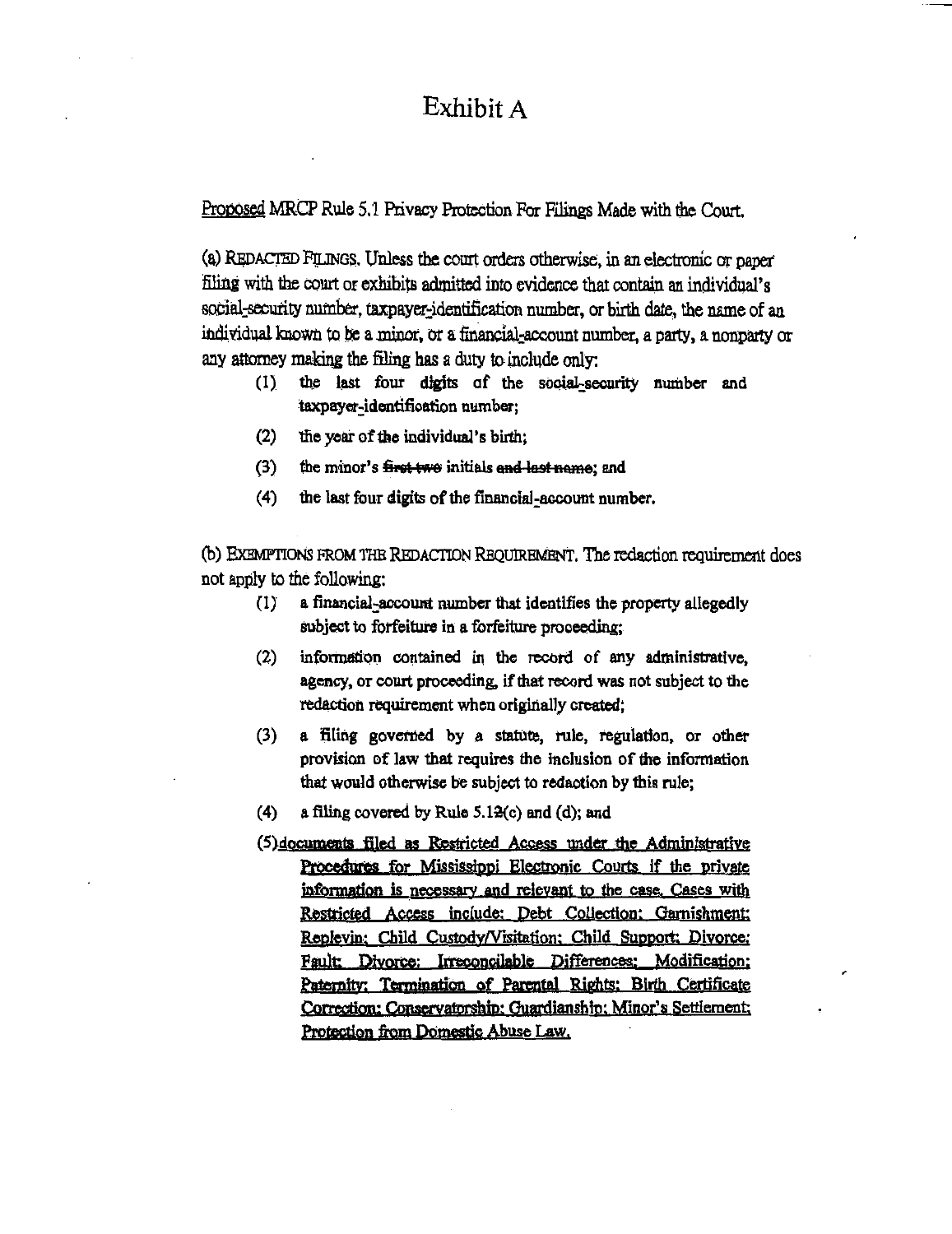(c) GARNISHMENT. A Suggestion of Garnishment or Writ of Garnishment that is filed with a court shall only include the last four digits of the defendant's social-security number, taxpayer-identification number, or financial-account number; provided however, that the plaintiff shall provide the defendant's full social-security number, taxpayer:identification number, or financial;account number, if reasonably available to the plaintiff, on the copies of the Suggestion or Writ of Garnishment served on the garnishee.

(d) FILINGS MADE UNDER SEAL. The court may order that a filing be made under seal without redaction. The court may later unseal the filing or order the person who made the filing to file a redacted version for the public record.

(e) PROTBCTJVB ORDERS. For good cause, the court may by order in a case:

- (I) require redaction of additional Information; or
- (2) limit or prohibit a nonparty's remote electronic access to a document filed with the court.

(f) OPrlON FOR ADDmoNAL UNREDACTBD FILING UNDER SEAL. A person making a redacted filing may also file an unredacted copy under seal. The court must retain the unredacted copy as part of the record.

(g) OPTION FOR FILING A REFERENCE LIST. A filing that contains redacted information may be filed together with a reference list that identifies each item of redacted information and specifies an appropriate identifier that uniquely corresponds to each item listed. The list must be filed under seal and may be amended as of right. Any reference in the case to a listed identifier will be construed to refer to the corresponding item of information.

(h) DUTY AND RELIEF. The duty to redact rests with the filer. The clerk will not review £lings for compliance. Parties. nonparties. or attorneys aggrieved by the filing of unredacted, nonsealed documents may seek relief by motion.